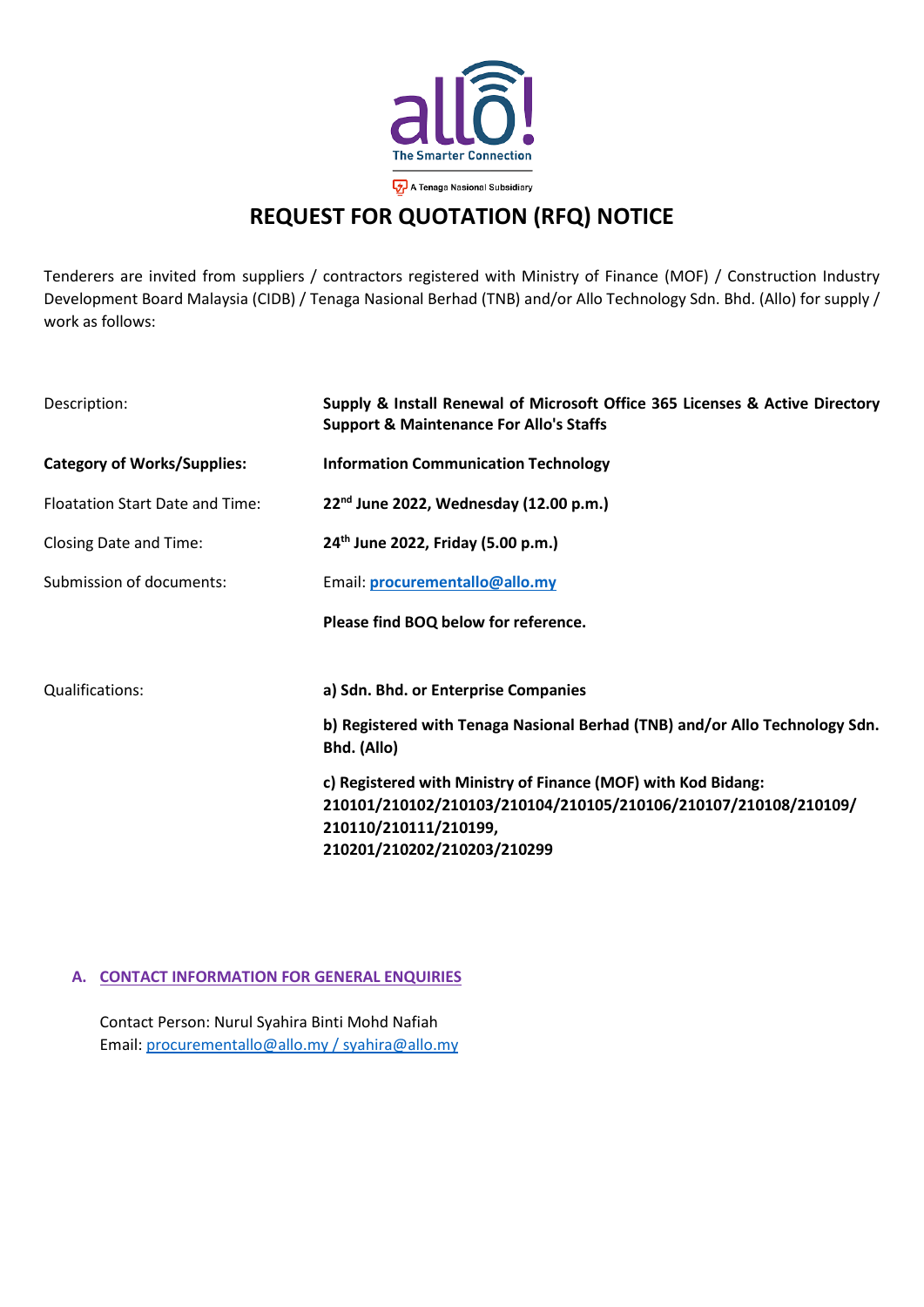

## **REQUEST FOR QUOTATION (RFQ) NOTICE**

|                    |                                                                                                                                                                                                                                                                                                                                                                                                                                                                                                                                                                                                                                                                          |              |              | <b>RM</b>         |                    |  |
|--------------------|--------------------------------------------------------------------------------------------------------------------------------------------------------------------------------------------------------------------------------------------------------------------------------------------------------------------------------------------------------------------------------------------------------------------------------------------------------------------------------------------------------------------------------------------------------------------------------------------------------------------------------------------------------------------------|--------------|--------------|-------------------|--------------------|--|
| No.                | <b>Description</b>                                                                                                                                                                                                                                                                                                                                                                                                                                                                                                                                                                                                                                                       | Qty          | <b>U.O.M</b> | <b>Unit Price</b> | <b>Total Price</b> |  |
|                    | Renewal period 27th June 2022-26th June 2023 (1 year subscription)                                                                                                                                                                                                                                                                                                                                                                                                                                                                                                                                                                                                       |              |              |                   |                    |  |
| 1                  | Microsoft Business 365 Basic                                                                                                                                                                                                                                                                                                                                                                                                                                                                                                                                                                                                                                             | 55           | users        |                   |                    |  |
| 2                  | Microsoft Business 365 Standard                                                                                                                                                                                                                                                                                                                                                                                                                                                                                                                                                                                                                                          | 145          | users        |                   |                    |  |
| 3                  | Microsoft Business 365 Premium                                                                                                                                                                                                                                                                                                                                                                                                                                                                                                                                                                                                                                           | 10           | users        |                   |                    |  |
| 4                  | Microsoft Advanced Threat Protection (Plan 1)                                                                                                                                                                                                                                                                                                                                                                                                                                                                                                                                                                                                                            | 210          | users        |                   |                    |  |
| 5                  | Code two email signature for office 365 (210 users)<br>Allo's Tenant Association ID: Allo Technology (M2Y7P07P)                                                                                                                                                                                                                                                                                                                                                                                                                                                                                                                                                          | $\mathbf{1}$ | lot          |                   |                    |  |
| 6                  | Microsoft Office support & maintenance<br>i. Managed Services Support Level 1, Level 2 and Level 3<br>Escalation Level + Follow Up<br>• L1 Service Entitlement Check and basic case consultation<br>• L2 Issue Troubleshooting + Resolution and Remote<br>Assistance for Complex Administrative Task<br>• L3 Major Issue Troubleshooting and Escalation Resolution to<br>Microsoft and Follow up<br>ii. Unlimited Helpdesk Email & Phone Support<br>iii. Perform troubleshooting for general outlook (Office 365<br>client, Exchange Online, OneDrive, Teams, Security & Compliance<br>only) issue configure with EOP<br>iv. 6 hours respond 8 x 5 time for issue report | $\mathbf{1}$ | lot          |                   |                    |  |
| 7                  | Active Directory support and maintenance<br>i-Manage support Level 1, Level 2 and Level 3 escalation and<br>follow up<br>ii-Unlimited helpdesk email & phone support included<br>iii-L1 service entitlement check and first call resolution<br>administration task<br>iv-L3 major issue troubleshooting and escalation to principal<br>andfollow up<br>v-SLA 8x5 NBD response time for non-critical<br>issuevi-Onsite support NBD for non-critical issue<br>vii-Services are include for Active Directory and backup<br>solutionviii-Quarterly health check                                                                                                              | 1            | lot          |                   |                    |  |
| <b>Grand Total</b> |                                                                                                                                                                                                                                                                                                                                                                                                                                                                                                                                                                                                                                                                          |              |              |                   |                    |  |